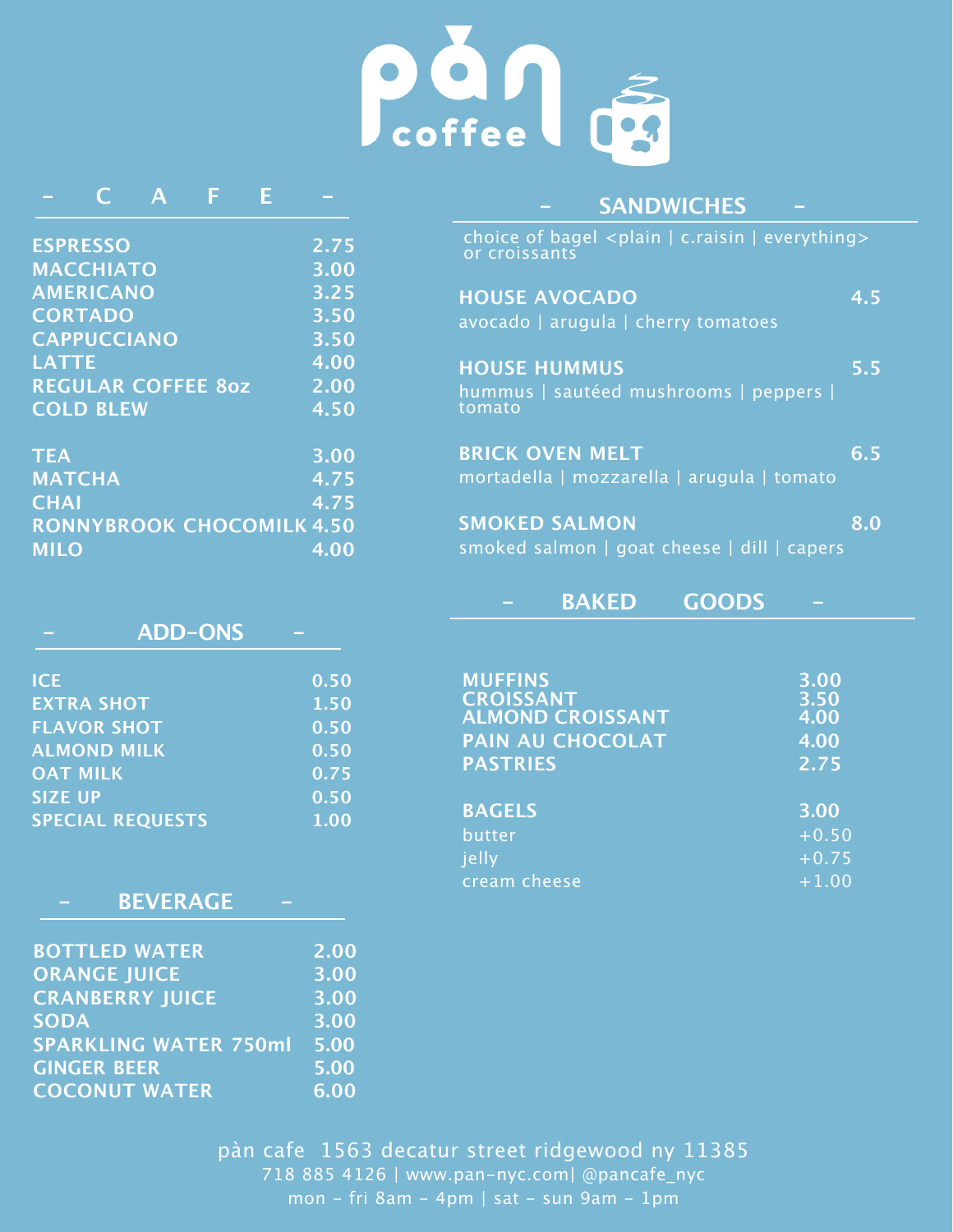# **- C O C K T A I L S -**

**12**

#### **TO BEGINNING..**

**APEROL SPRITZ** aperol + prosecco + soda + orange slice

**THE FRENCH 75** gin + prosecco + lemon juice + soda + lemon twist

**PIMM'S CUP** pimm + lemon juice +ginger ale

# **CLASSICO**

**MEZCAL NEGRONI** mezcal + campari + vermouth + bitters

**OLD FASHIONED < upgrade to barrel aged whiskey + \$3 >** whisky + brown sugar + angostura bitters

**MARGARITA** tequila + cointreau + lime juice + agave

**DAIQUIRI**  $clairin +white rum + lime$  juice + agave

**IRISH COFFEE** irish whiskey  $+$  coffee  $+$  brown sugar  $+$  whipped cream

## **SOMETHING DIFFERENT**

**MARTINI** vodka + butterfly pea flower syrup + vermouth

GINNY gin + lemon juice + matcha syrup + plum powder rim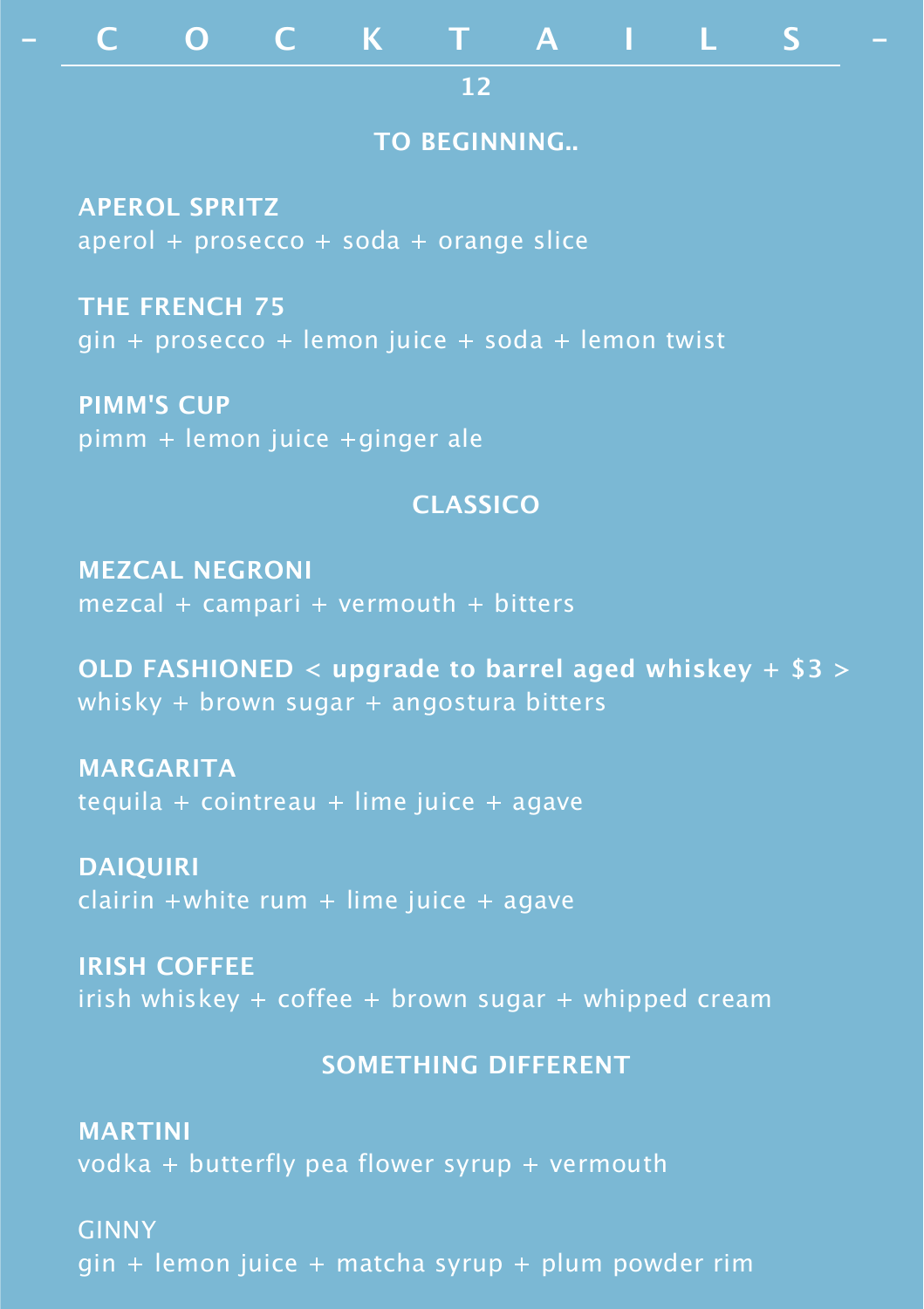### **· RED**

| - SAMBUCESE DOC NERO D'AVOLA                  | \$6/\$24 |
|-----------------------------------------------|----------|
| -DOMAINELA LIGIÈRE, CÔTES DU RHÔNE SUD ABSOLU | \$8/\$32 |
| -RUNIE, LA SORGA                              | \$36     |
| -GHIOMO, LANGHE VIGNA GRANDA 2018             | \$45     |
| -ANDREA OCCHIPINTI, ALEA VIVA 2019            | \$48     |
| -CASTEL VIEHL LA SALLE BIO BORDEAUX 2013/14   | \$54     |
| -CANTINE MIAIL, SALE11NTOMATER PRIMITIVO 2013 | \$62     |
| -DOMAINEDE COMPOSTELLE, POMEROL 2014          | \$75     |
| -VACQYERAS CUVEE POINT G 2015                 | \$90     |
| -VILLA RAIANO TAURASI DOCG 2015               | \$90     |
| -DOMAINE DE VILLENEUVE, CHÂTEAUNEUF-DU-PAPE   | \$95     |
| <b>LES VIEILLES VIGNES 2013</b>               |          |
| -CHATEAU CORBIN, SAINT-EMILION LER GRAND CRU  | \$105    |
| -FRATELLI MOSCONE BAROLO BUSSIA DOCG 2013     | \$115    |
| -PARADISONE BRUNELLO DI MONTALCINO            | \$120    |
| -CAMERANO BAROLO CANNUBI SAN LORENZO 2015     | 5130     |
| B<br>E<br>F<br>R                              |          |

|             | -FOUNDER PILS DRAFT            |   | \$4 |     |  |
|-------------|--------------------------------|---|-----|-----|--|
|             | -BRIDGE & TUNNEL OATMEAL STOUT |   | \$7 |     |  |
|             | -WESTHAMPTON HURRICANE IPA     |   |     | \$7 |  |
|             | -CATSKILLGRASS IPA             |   | \$8 |     |  |
|             | -MONTAUK JUICY IPA             |   | \$8 |     |  |
|             | S                              | O | D   | A   |  |
| $-COKE$     |                                |   |     | \$3 |  |
| -DIET COKE  |                                |   |     | \$3 |  |
| -GINGER ALE |                                |   |     | \$3 |  |
| -SPRITE     |                                |   | \$3 |     |  |
|             | S                              | O | F   |     |  |
|             | -ORANGE JUICE                  |   | \$4 |     |  |
|             | -CRANBERRY JUICE               |   |     | \$4 |  |
|             | -SPARKLING WATER               |   | \$5 |     |  |



**1563 DECATUR ST RIDGEWOOD NY 11385 718.885.4126 WWW.PAN-NYC.COM**